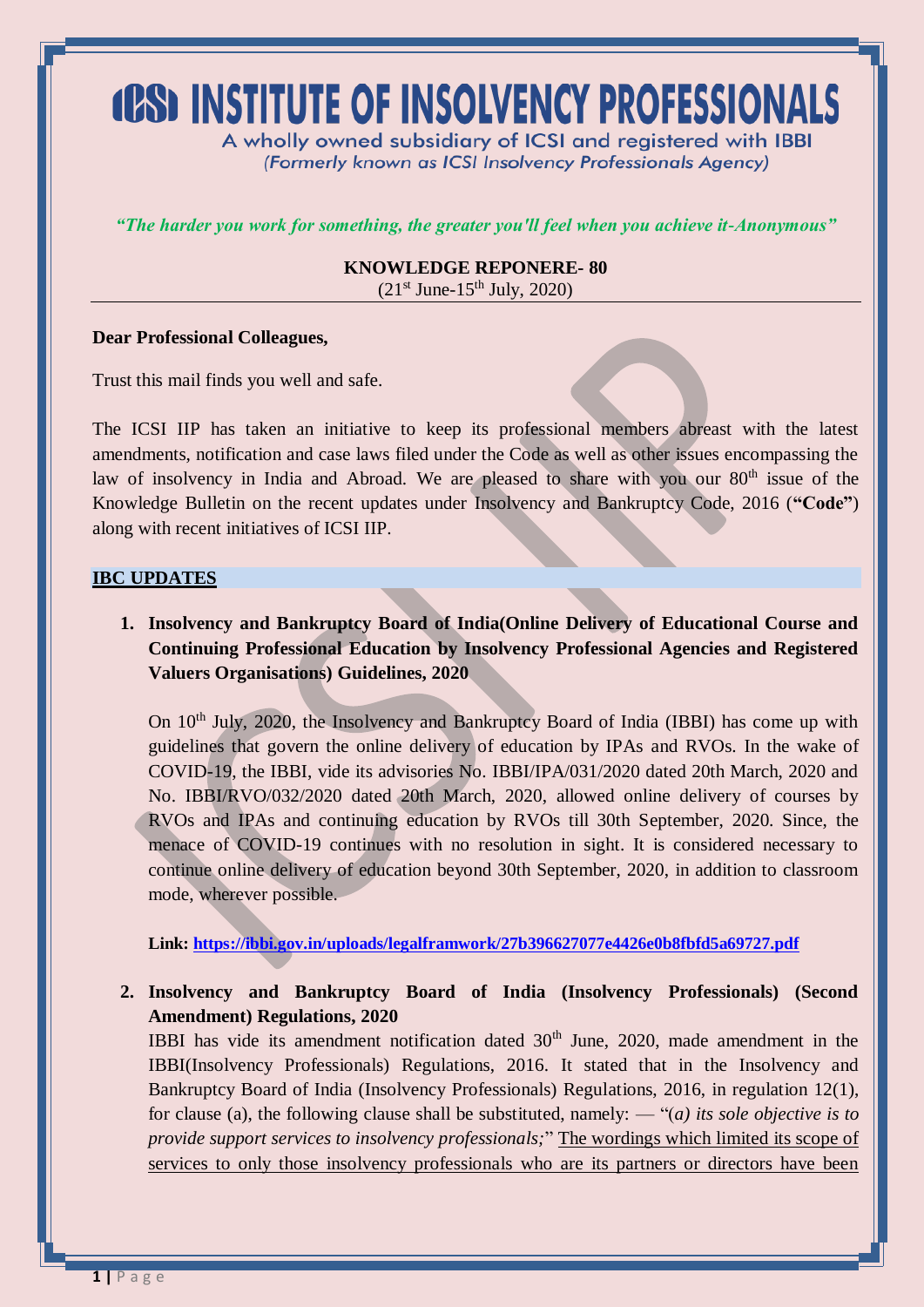dispensed with. The amendment indicates towards allowing a slight expansion in scope of services for such entities.

**Link:<https://ibbi.gov.in/uploads/legalframwork/298ceb6f7b14fc9d8647342a093925ee.pdf>**

**3. Report of the Committee of Experts on Institutional Framework for Regulation and Development of Valuation Professionals**

The Report of Committee of Experts to examine the need for an institutional framework for regulation and development of valuation professionals, constituted vide order No.12/9/2019-PI dated 30th August, 2019, presented to the Government of India. The report was accompanied by a draft of 'Valuers Bill, 2020'.

**Link:<https://ibbi.gov.in/uploads/whatsnew/ed6bf110d4c26d3dc9a2e40053cf53c6.pdf>**

# **RECENT ORDERS/ JUDGEMENTS**

**1.** In the matter of *Mr. Abhijit Guhathakurta, Monitoring Agency of the Corporate Debtor v. Royale Partners Investment Fund Ltd*., NCLAT dismissed the appeal and held that the Appellant / Respondent cannot avoid/evade/ or circumvent its 'solemn responsibility' to implement the 'Resolution Plan' unconditionally in strict sense of the term, without any further procrastination.

**Link: <https://nclat.nic.in/Useradmin/upload/19848071895ef4848631749.pdf>**

**2.** In the matter of **M***/s. Kotak Resources v. Dharmendra Dhelaria & Ors,* the issue raised in the appeal was in regard to reimbursement of the 'corporate insolvency resolution process cost', liability in respect whereof had been laid by the Adjudicating Authority upon Committee of Creditors consisting of the Appellant and another financial creditor in equal proportion. NCLAT held that CIRP cost will be borne by the members of CoC, 'Corporate Debtor' cannot be saddled with the liability of the CIRP costs.

**Link: [https://ibbi.gov.in//uploads/order/bf66186d953a557e93330003925c5c72.pdf](https://ibbi.gov.in/uploads/order/bf66186d953a557e93330003925c5c72.pdf)**

3. In the matter of *M/s Mansi Oils and Grains Pvt Ltd before the West Bengal Authority for Advance Ruling, Goods and Services Tax,* West Bengal Authority of Advance Ruling mandated that a resolution professional since he is selling goods, has to be registered under the GST regime and pay tax thereon. The sale of the assets of the Corporate Debtor by Resolution Professional is a *supply of goods* and hence, Resolution Professional has to be registered under section 24 of the GST Act.

**Link: [http://wbcomtax.nic.in/GST/GST\\_Advance\\_Ruling/02WBAAR2020-21\\_20200629.pdf](http://wbcomtax.nic.in/GST/GST_Advance_Ruling/02WBAAR2020-21_20200629.pdf)**

4. In the matter of **M***/s Siemens Gamesa Renewable Power Pvt. Ltd. v. Ramesh Kymal*, insolvency proceedings under Section 9 were pending before NCLT when IBC (Amendment) Ordinance, 2020 was promulgated by the Government on June 5, 2020, suspending Section 7, 9 and 10 of IBC. The date of alleged default in the present application was April 30, 2020. The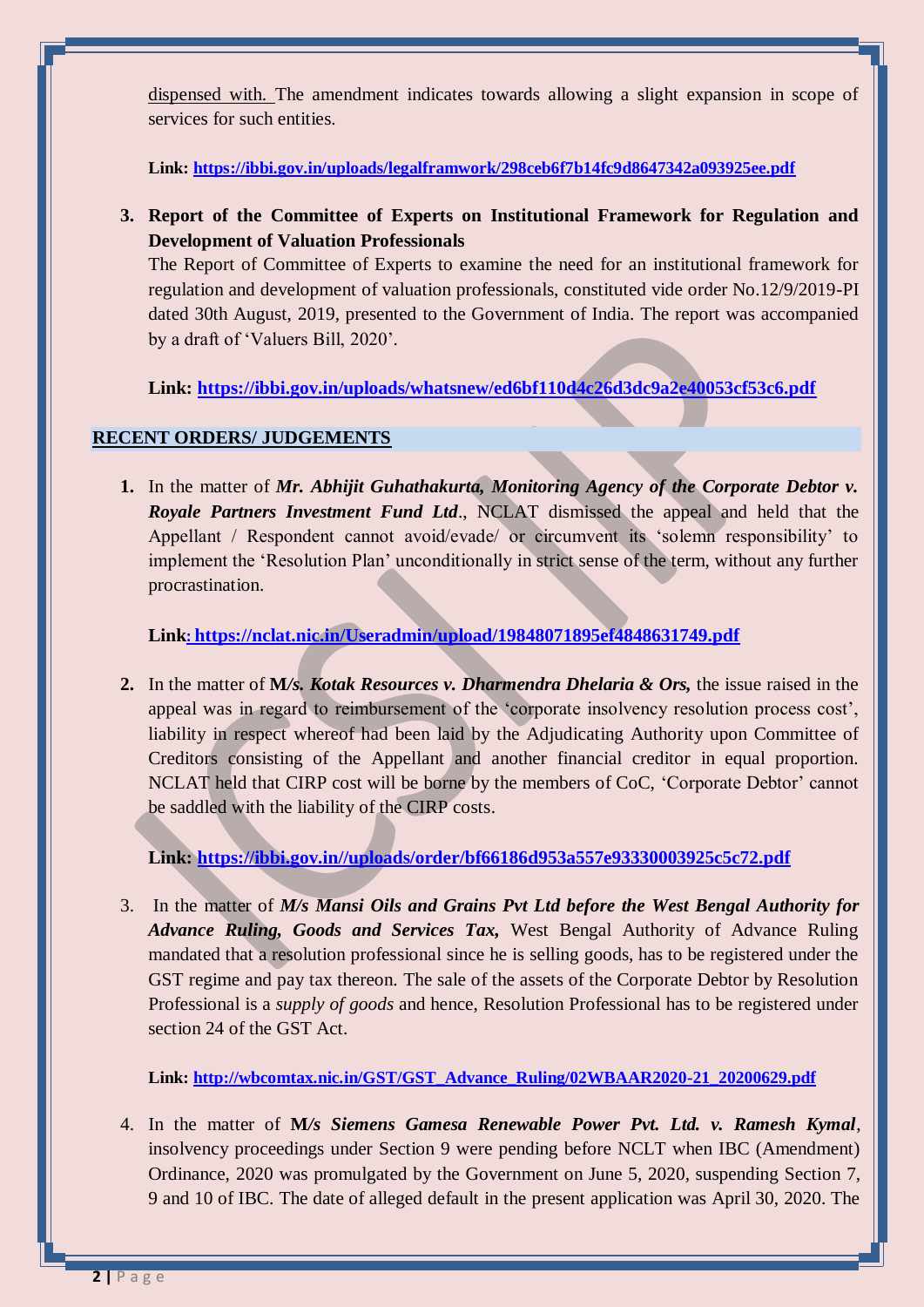question before NCLT, Chennai Bench was whether Section 10A would be applicable to pending proceedings too. NCLT held that Section 10A which bars the initiation of insolvency proceedings, will be applicable retrospectively to pending applications with respect to defaults arising on or before March 25, 2020.

## **Link: [https://nclt.gov.in/sites/default/files/July-final-orders-pdf/IA%20395\\_0.pdf](https://nclt.gov.in/sites/default/files/July-final-orders-pdf/IA%20395_0.pdf)**

5. In the matter of *GE Power India Limited v. NHPC Limited,* dispute in the present case was between the copyright holder (plaintiff) and the company (defendant) which had acquired the corporate debtor to whom the engineering drawings covered by the copyrights were supplied under a conditional and limited license for use. High Court of Delhi held that the suit for infringement of copyrights, arising out of and/or in relation to the insolvency resolution process of a corporate debtor must be adjudicated by the NCLT and that the proceedings in the Civil Court are barred.

# **Link: [CS\(Comm\)1](http://164.100.69.66/jsearch/)40/2020 & I.A. 4016/2020(under Order XXXIX Rule 1 and 2 CPC)**

**6.** In the matter of *Office of the Specified Officer, Special Economic Zone, Warora, District v. Mr. V. Venkatachalam, RP of Sai Wardha Power Generation Limited, the challenge to the* approved Resolution Plan in the appeal filed by Special Economic Zone (Appellant) is limited to concession which deals with 'Relief and Concession in the Resolution Plan sought by the Resolution Applicant'. Unless the plan approved by the CoC is in conflict with any provision of law and the distribution mechanism balances the interests of all stakeholders, judicial intervention would not be warranted.

# **Link:<https://nclat.nic.in/Useradmin/upload/3371325655f0c341358097.pdf>**

**7.** In the matter of *Vijay Kumar V Iyer (Resolution Professional for Aircel Ltd. And Dishnet Wireless Ltd) v. Bharti Airtel Ltd*, appeal was filed by RP of the Aircel Ltd. (Corporate Debtor/CD) against the impugned order passed by NCLT, Mumbai Bench which permitted to set off certain amount to be paid by the Aircel Companies to the Airtel Companies to the tune of approx. Rs.112 Crores. (Set off amount). NCLAT set aside the ruling of NCLT which allowed to set off a certain amount while making payment.

## **Link: [https://ibbi.gov.in//uploads/order/d5c1b0bd5698a6bf181bc0c2843f8e5d.pdf](https://ibbi.gov.in/uploads/order/d5c1b0bd5698a6bf181bc0c2843f8e5d.pdf)**

## **NEWS HEADLINES**

## **1. Cheaper, faster and easier insolvency resolution process on cards for MSMEs: IBBI**

The board envisaged a shorter time limit than the current 180 days for an MSME insolvency resolution process, along with cost-effective and easier procedures where the debtor continues to manage the business while negotiating with creditors, Kumar said during an online conference.

**Link[:https://economictimes.indiatimes.com/small-biz/startups/newsbuzz/cheaper-faster-and-](https://economictimes.indiatimes.com/small-biz/startups/newsbuzz/cheaper-faster-and-easier-insolvency-resolution-process-on-cards-for-msmes-ibbi/articleshow/77068772.cms)**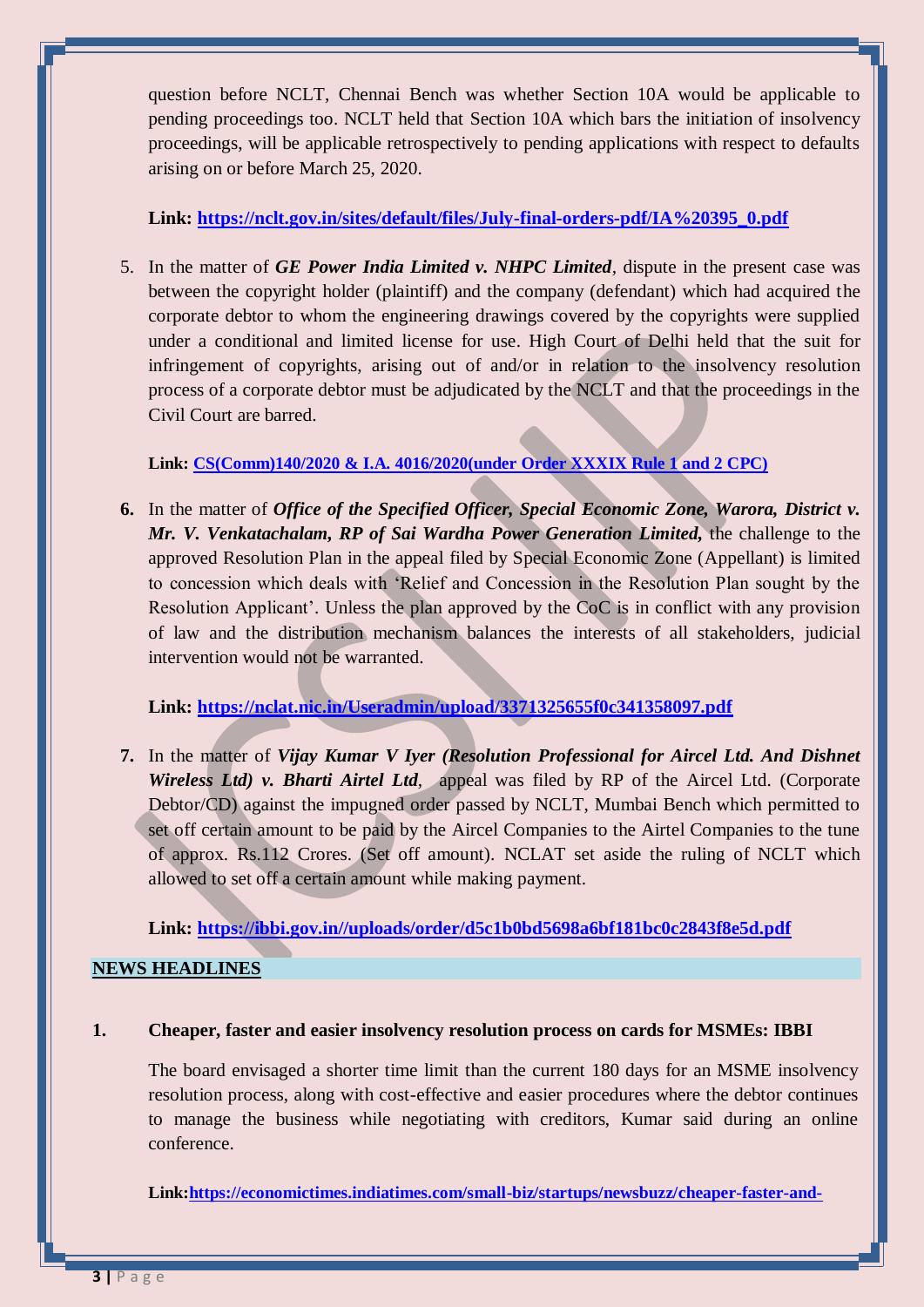**[easier-insolvency-resolution-process-on-cards-for-msmes-ibbi/articleshow/77068772.cms](https://economictimes.indiatimes.com/small-biz/startups/newsbuzz/cheaper-faster-and-easier-insolvency-resolution-process-on-cards-for-msmes-ibbi/articleshow/77068772.cms)**

# **2. Wirecard AG filed for insolvency, the culmination of a stunning accounting scandal that led to the arrest of its CEO**

Wirecard AG filed for insolvency, the culmination of a stunning accounting scandal that led to the arrest of its CEO and left the German payment-processing firm scrambling to find over \$2 billion missing from its balance sheet.

**Link: [https://economictimes.indiatimes.com/news/international/business/scandal-hit-wirecard](https://economictimes.indiatimes.com/news/international/business/scandal-hit-wirecard-files-for-insolvency/articleshow/76631840.cms)[files-for-insolvency/articleshow/76631840.cms](https://economictimes.indiatimes.com/news/international/business/scandal-hit-wirecard-files-for-insolvency/articleshow/76631840.cms)**

#### **3. PNB terms DHFL exposure of ₹3,688.6 crore as fraud**

India's second-largest public sector lender Punjab National Bank (PNB) on Thursday declared its ₹3,688.58 crore exposure to mortgage financier Dewan Housing Finance Ltd (DHFL) as fraud.

**Link[:https://www.livemint.com/industry/banking/pnb-terms-dhfl-exposure-of-3-688-6-crore](https://www.livemint.com/industry/banking/pnb-terms-dhfl-exposure-of-3-688-6-crore-as-fraud-11594344619781.html)[as-fraud-11594344619781.html](https://www.livemint.com/industry/banking/pnb-terms-dhfl-exposure-of-3-688-6-crore-as-fraud-11594344619781.html)**

#### **4. Rule change to help over 270 stressed cos raise funds, restructure finances**

On June 22, SEBI eased its preferential allotment rules to help stressed companies raise capital, changed the pricing formula to reflect recent prices and exempted such companies from the open offer requirement. More than 270 stressed companies, having default ratings on their debt instruments, are expected to benefit from recent relaxations in regulatory norms, enabling them to raise funds through preferential allotment.

**Link[:https://indianexpress.com/article/business/banking-and-finance/rule-change-to-help-](https://indianexpress.com/article/business/banking-and-finance/rule-change-to-help-over-270-stressed-cos-raise-funds-restructure-finances-6493484/) over-[270-stressed-cos-raise-funds-restructure-finances-6493484/](https://indianexpress.com/article/business/banking-and-finance/rule-change-to-help-over-270-stressed-cos-raise-funds-restructure-finances-6493484/)**

## **5. Deutsche-led group exits race for GVK's Punjab power plant**

In this case, banks still have the option of recovery through the insolvency process as Axis Bank had already filed a petition in the National Company Law Tribunal (NCLT) to start bankruptcy proceedings against the company before the government's March 25 cut-off for bringing any fresh cases under the IBC.

**Link[:https://economictimes.indiatimes.com/industry/banking/finance/banking/deutsche-](https://economictimes.indiatimes.com/industry/banking/finance/banking/deutsche-led-group-exits-race-for-gvks-punjab-power-plant/primeshow/76844714.cms) led[group-exits-race-for-gvks-punjab-power-plant/primeshow/76844714.cms](https://economictimes.indiatimes.com/industry/banking/finance/banking/deutsche-led-group-exits-race-for-gvks-punjab-power-plant/primeshow/76844714.cms)**

6. **JP Associates Lenders Attempt Resolution Plan Outside IBC** Lenders to debt-laden Jaiprakash Associates Ltd. are working on a resolution plan for the company, which would save them a trip to the insolvency courts.

**Link[:https://www.bloombergquint.com/bq-blue-exclusive/jp-associates-lenders-attempt](https://www.bloombergquint.com/bq-blue-exclusive/jp-associates-lenders-attempt-resolution-plan-outside-ibc-bq-exclusive)[resolution-plan-outside-ibc-bq-exclusive](https://www.bloombergquint.com/bq-blue-exclusive/jp-associates-lenders-attempt-resolution-plan-outside-ibc-bq-exclusive)**

## **7. HC moved against amendment to insolvency code**

A PIL has been filed in the Madras High Court challenging a Central ordinance amending the Insolvency and Bankruptcy Code (IBC) wherein fresh insolvency proceedings will not be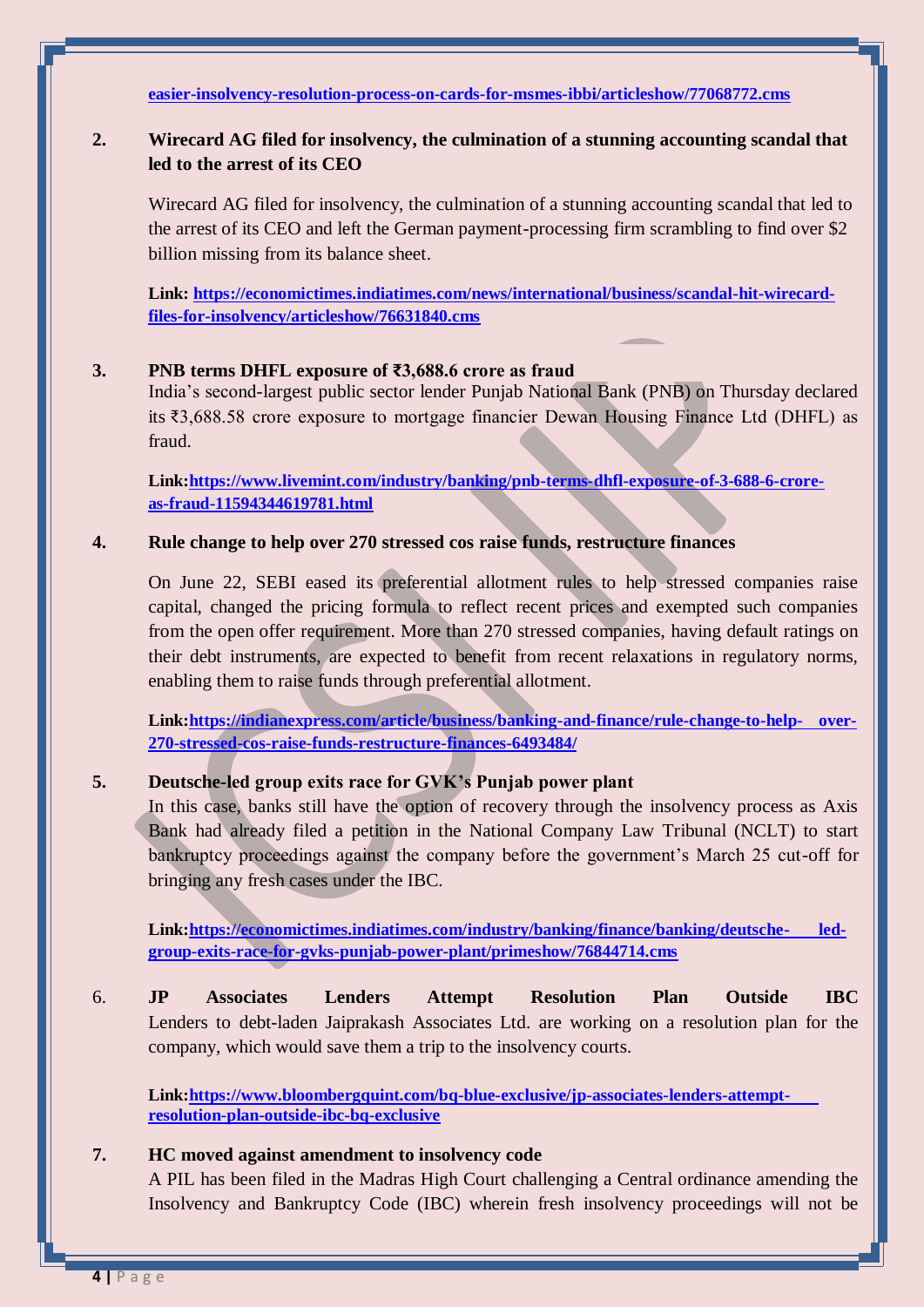initiated for defaults on account of the coronavirus pandemic. When it came up for hearing, first bench of Chief Justice A P Sahi and Justice Senthilkumar Ramamoorthy directed Additional Solicitor General R Sankaranarayanan to get instructions from the authorities concerned in six weeks after he opposed the petition, saying the amendment was only a temporary measure in view of COVID-19 lockdown.

**Link[:https://www.outlookindia.com/newsscroll/hc-moved-against-amendment-to-insolvency](https://www.outlookindia.com/newsscroll/hc-moved-against-amendment-to-insolvency-code/1889840)[code/1889840](https://www.outlookindia.com/newsscroll/hc-moved-against-amendment-to-insolvency-code/1889840)**

#### **8. Indian banks pursue Mallya bankruptcy order in UK court**

A consortium of Indian banks led by the State Bank of India (SBINSE 3.75 %) are pursuing their bankruptcy order against liquor tycoon Vijay Mallya in the High Court in England, as they seek to establish that any settlement offer made by him is now "dead in the water". It follows Justice Briggs' ruling back in April in the case when he had concluded that Mallya should be given time until petitions pending in India can be determined before a decision is made on a bankruptcy order in London.

**Link[:https://www.newindianexpress.com/business/2020/jul/08/sebi-signs-pact-with-cbdt-for](https://www.newindianexpress.com/business/2020/jul/08/sebi-signs-pact-with-cbdt-for-data-info-exchange-sets-up-data-exchange-steering-group-2167146.html)[data-info-exchange-sets-up-data-exchange-steering-group-2167146.html](https://www.newindianexpress.com/business/2020/jul/08/sebi-signs-pact-with-cbdt-for-data-info-exchange-sets-up-data-exchange-steering-group-2167146.html)**

# **9. Borrowers Eligible For Moratorium On Grounds Of Business Continuity, Says Karnataka High Court**

The Karnataka High Court has directed HDFC Bank Ltd., Federal Bank Ltd. and Aditya Birla Housing Finance to grant a moratorium on loan repayments to a borrower from March 1 till Aug. 31. The court has also restrained the lenders from recovering loan instalments from the company as long as the moratorium is alive. HDFC Bank argued that it rejected the company's moratorium plea in line with its Board's policy, approved by the RBI, on structured loans. It said that as long as the repayment is in the form of cash flows which haven't been interrupted, moratorium cannot be granted. And since the company was receiving lease rentals, the relief won't apply.

**Link[:https://www.bloombergquint.com/law-and-policy/borrowers-eligible-for-moratorium-on](https://www.bloombergquint.com/law-and-policy/borrowers-eligible-for-moratorium-on-grounds-of-business-continuity-says-karnataka-high-court)[grounds-of-business-continuity-says-karnataka-high-court](https://www.bloombergquint.com/law-and-policy/borrowers-eligible-for-moratorium-on-grounds-of-business-continuity-says-karnataka-high-court)**

## **10. NCLT approves Amtek Auto resolution plan**

The National Company Law Tribunal (NCLT) approved the resolution plan for bankrupt firm Amtek Auto, submitted by US-based hedge fund Deccan Value Investors LP (DVIL) on Thursday.This brought to a close the three-year old case after the Supreme Court (SC) in June, refused to give more time for DVIL to assess the impact of the economic contraction caused by the pandemic.

**Link: [https://economictimes.indiatimes.com/news/politics-and-nation/nclt-approves-](https://economictimes.indiatimes.com/news/politics-and-nation/nclt-approves-amtek-auto-resolution-plan/articleshow/76882571.cms) amtek-auto[resolution-plan/articleshow/76882571.cms](https://economictimes.indiatimes.com/news/politics-and-nation/nclt-approves-amtek-auto-resolution-plan/articleshow/76882571.cms)**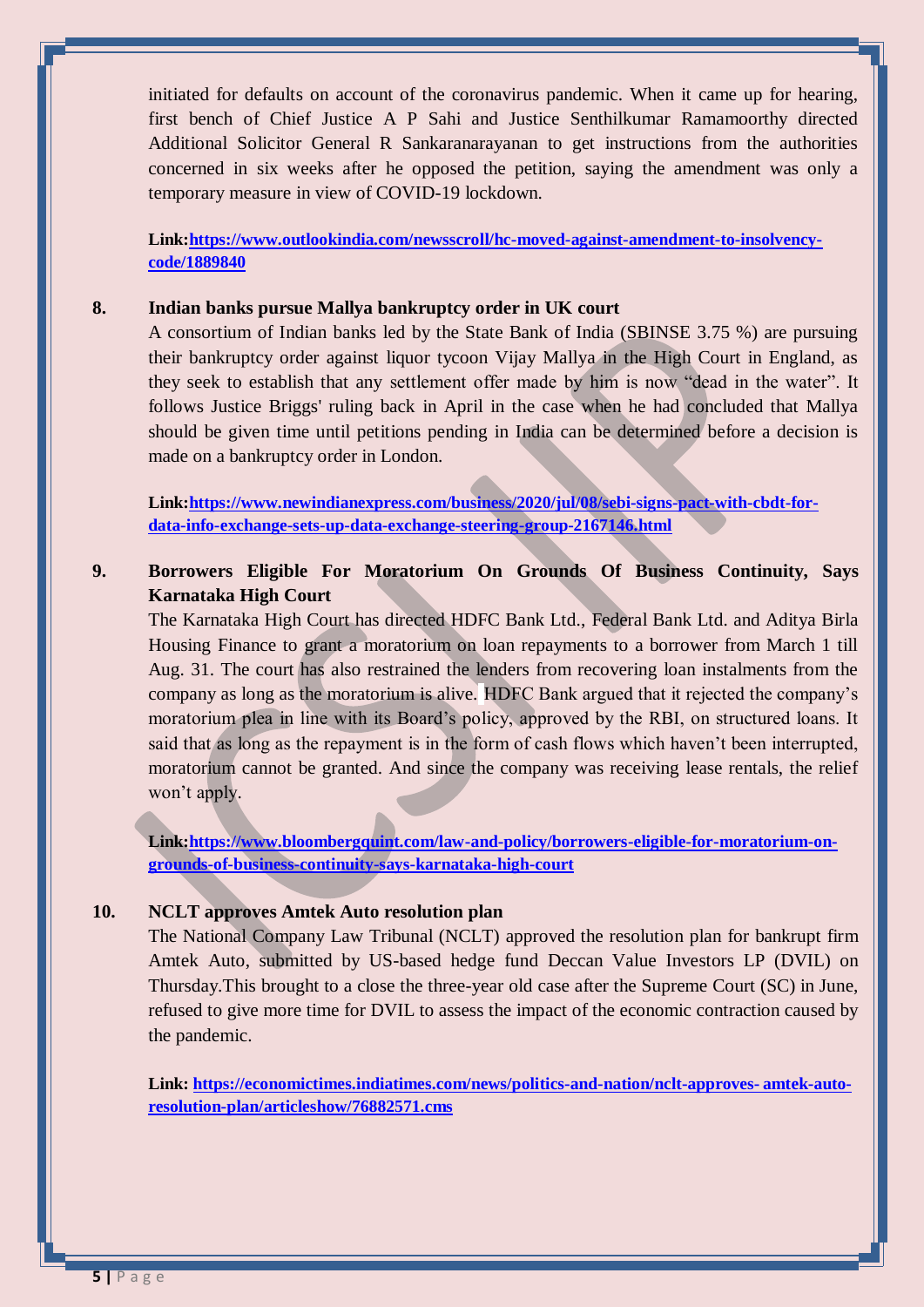# **INTERNATIONAL INSOLVENCY NEWS**

#### **1. UK's insolvency reforms can show India the way**

The United Kingdom has recently enacted the Corporate Insolvency and Governance Act 2020 (CIGA). The CIGA has introduced important reforms to the UK insolvency law, including provisions such as a 'free-standing' moratorium and a new 'restructuring plan' regime, with 'cross-class cram down'. These may serve to inform reforms to the provisions for schemes of 'compromise or arrangement' under the Companies Act, 2013.Introducing certain provisions that form part of the UK's new law on corporate insolvency can help save Indian companies that can still be rescued from going into the insolvency process.

**Link[:https://www.livemint.com/opinion/online-views/uk-s-insolvency-reforms-can-show](https://www.livemint.com/opinion/online-views/uk-s-insolvency-reforms-can-show-india-the-way-11595430383515.html)[india-the-way-11595430383515.html](https://www.livemint.com/opinion/online-views/uk-s-insolvency-reforms-can-show-india-the-way-11595430383515.html)**

#### **2. Corporate Insolvency and Governance Act 2020**

Having received its first reading in the House of Commons on 20 May 2020, the Corporate Insolvency and Governance Bill has been published, resulting in the Corporate Insolvency and Governance Act 2020 (CIGA 2020). The CIGA 2020 represents the biggest change to the UK's insolvency framework in 20 years. The overarching objective of the CIGA 2020 is to provide businesses with the flexibility and breathing space they need to continue trading during the current coronavirus (COVID-19) pandemic.

**Link: [https://www.lexisnexis.co.uk/blog/restructuring-and-insolvency/corporate-insolvency-](https://www.lexisnexis.co.uk/blog/restructuring-and-insolvency/corporate-insolvency-and-governance-act-2020) and[governance-act-2020](https://www.lexisnexis.co.uk/blog/restructuring-and-insolvency/corporate-insolvency-and-governance-act-2020)**

#### **3. Spike In Personal Insolvencies Could Happen In Run-up to Christmas**

The majority of personal insolvency experts who think there will be an increase in cases in the coming year think the spike will happen towards the end of 2020, although a significant proportion predict it will be in early 2021, according to the findings from insolvency and restructuring trade body R3. More than two-fifths (41.6%) of those who work in personal insolvency predict the number of people going financially insolvent in the next 12 months will be significantly higher than last year

Link: [https://globalinsolvency.com/headlines/spike-personal-insolvencies-could-happen-run](https://globalinsolvency.com/headlines/spike-personal-insolvencies-could-happen-run-christmas-survey-finds)**[christmas-survey-finds](https://globalinsolvency.com/headlines/spike-personal-insolvencies-could-happen-run-christmas-survey-finds)**

#### **4. Shenzhen the first to pilot Personal Bankruptcy in China**

China is looking to enact the personal bankruptcy regime in Shenzhen, one of its largest cities. On 2 June 2020, the Shenzhen Municipality published the draft of China's first ever personal bankruptcy regulations for public consultation.

**Link[:https://www.lexisnexis.co.uk/blog/restructuring-and-insolvency/insol-europe-lexisnexis](https://www.lexisnexis.co.uk/blog/restructuring-and-insolvency/insol-europe-lexisnexis-coronavirus-(covid-19)-tracker-of-insolvency-reforms-shenzen-china)[coronavirus-\(covid-19\)-tracker-of-insolvency-reforms-shenzen-china](https://www.lexisnexis.co.uk/blog/restructuring-and-insolvency/insol-europe-lexisnexis-coronavirus-(covid-19)-tracker-of-insolvency-reforms-shenzen-china)**

#### **NEWS FROM ICSI IIP**

1. **Webinar | Treatment of Pending Tax Liability Under IBC | July 25, 2020 | 03:00 PM - 04:30 PM IST**